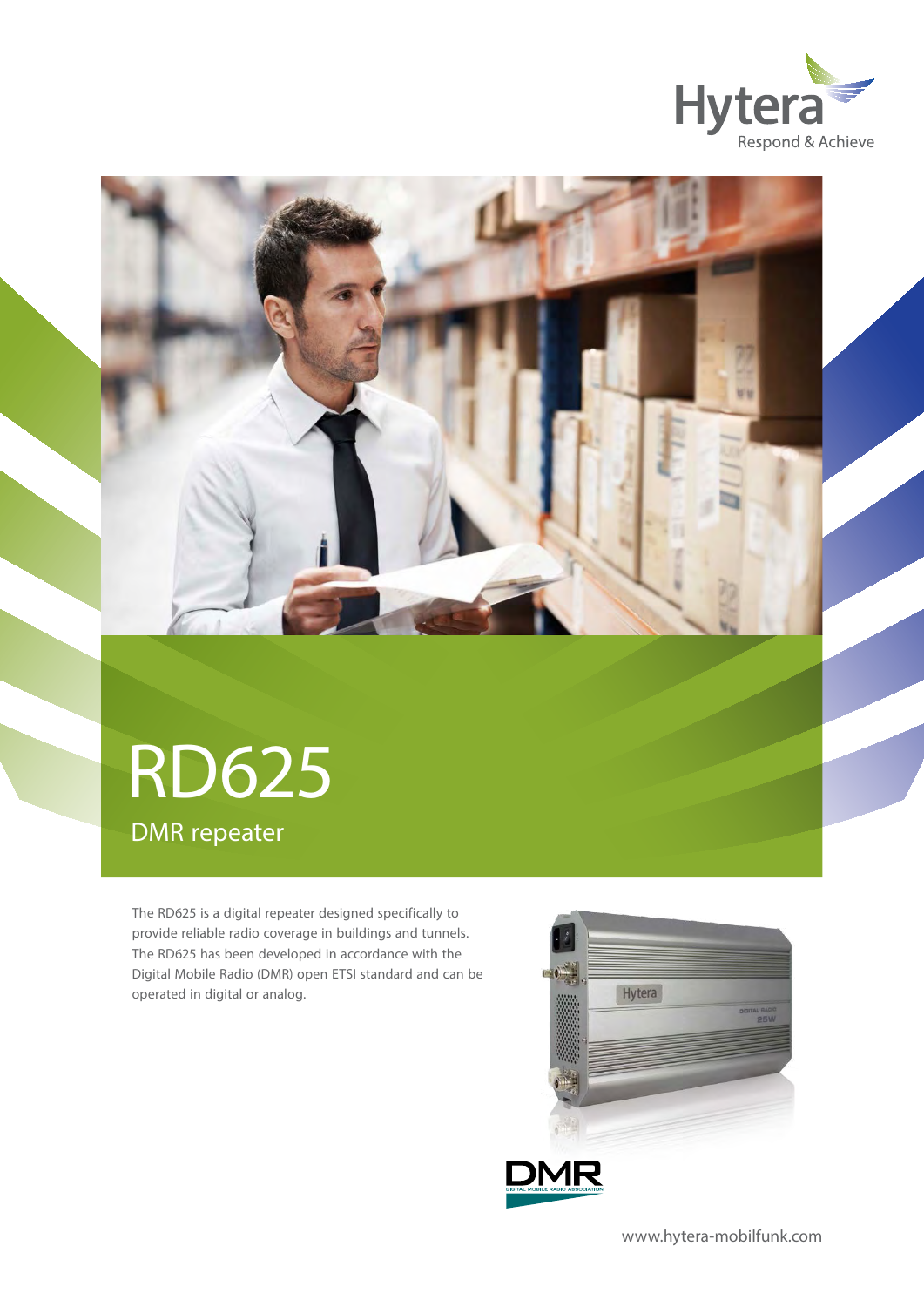# **Repeater Repeater**

# RD625 **DMR repeater**











# **Highlights**

#### **Flexible IP networking**

Hytera's DMR repeater can be connected to an IP-based communication network with multiple locations. The roaming function is used to provide radios in this radio network with voice and data services across cells.

#### **Connecting VoIP private automatic branch exchanges (PABX)**

The RD625 repeater makes it possible to connect existing VoIP telephone systems to the DMR radio network. This allows DMR radio subscribers to hold half-duplex conversations with participants from the telephone network. Telephone subscribers have the option of making either individual or group calls in the radio network.

#### **Analog and digital operation with the ability to switch automatically**

The RD625 repeater can be operated both in analog and in digital mode and is completely compatible with analog systems currently in use. The device can automatically change between digital and analog mode depending on the type of receiver signal, saving both time and money by eliminating the need to configure frequencies and channels manually.

#### **Automatic AC/DC switchover**

The integrated power supply of the RD625 automatically chooses between alternating current and direct current. This makes it possible to provide a fail-safe radio signal by connecting the repeater to an independent source of direct current (UPS) in addition to the normal supply of power. If the AC supply fails, the RD625 switches to the second power supply automatically.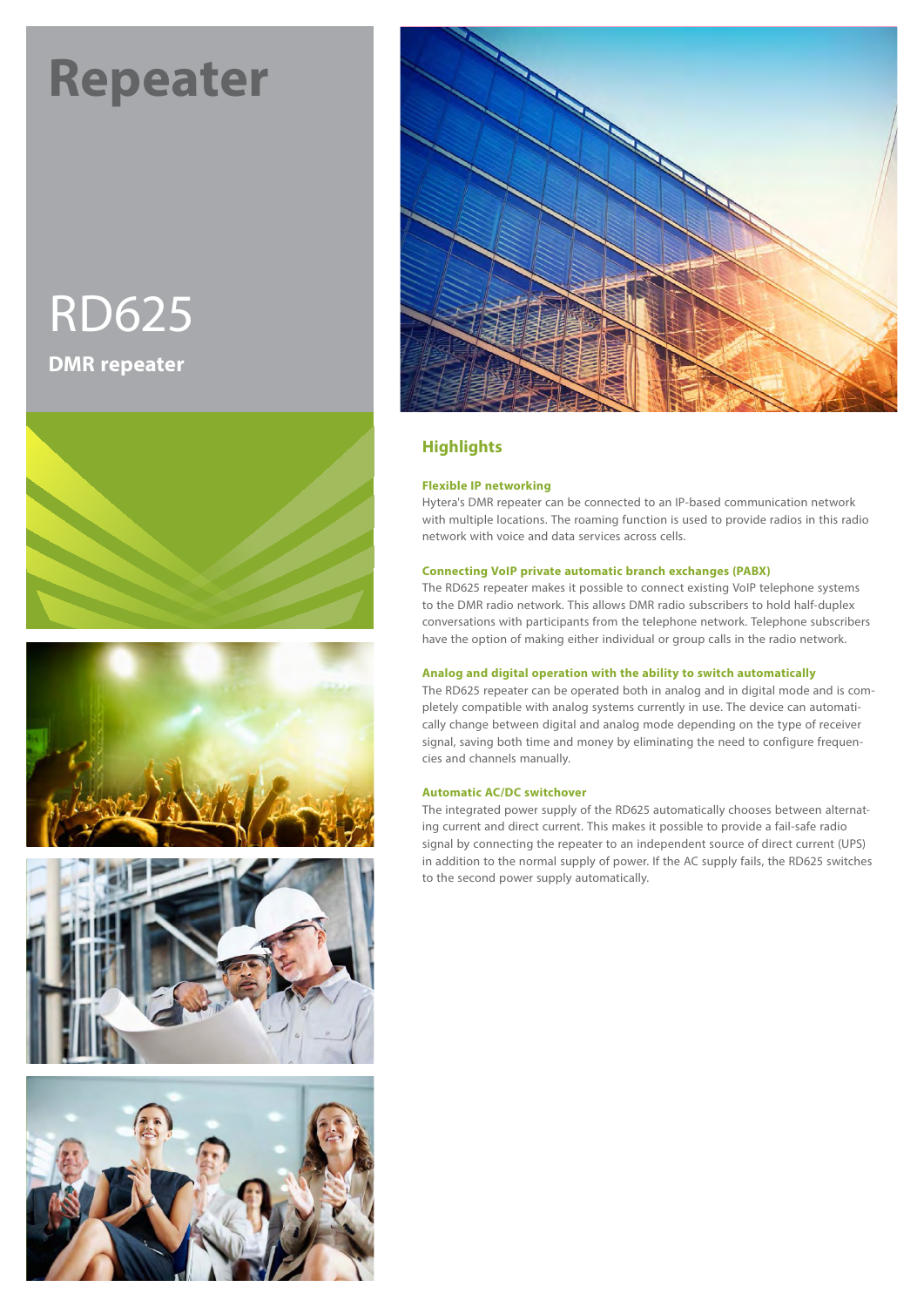#### **Easy installation**



#### **Repeater diagnostics and control system (RDAC)** A PC-based application can be used to monitor, inspect and control the RD625.

The software supports network access from multiple points and allows administrators to monitor the DMR radio network.

#### **Repeater access management**

To ensure a high level of security, the RD625 features a repeater access monitor that protect the radio network from unauthorized access attempts.

#### **Standard accessories**



### **Optional accessories**